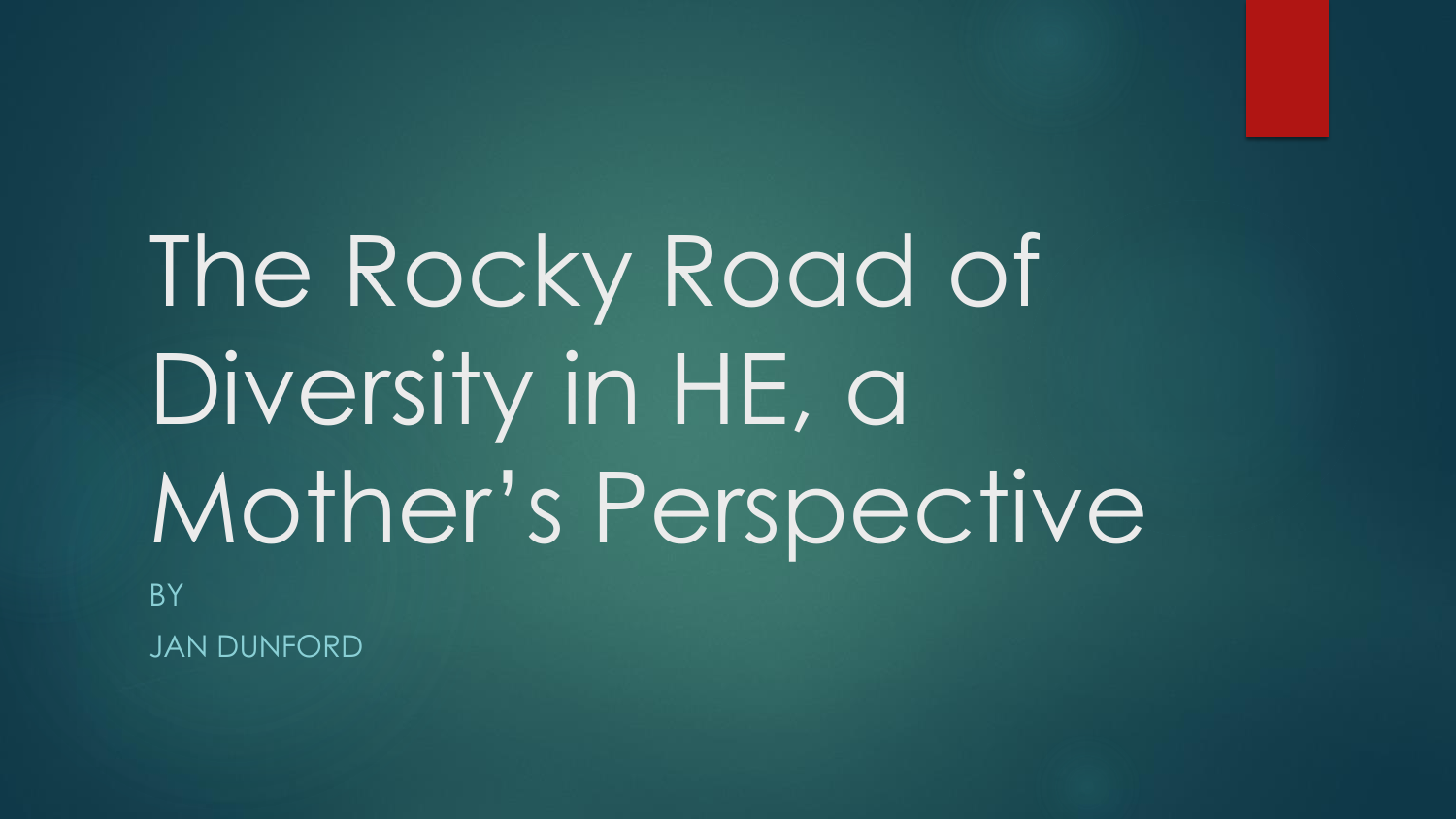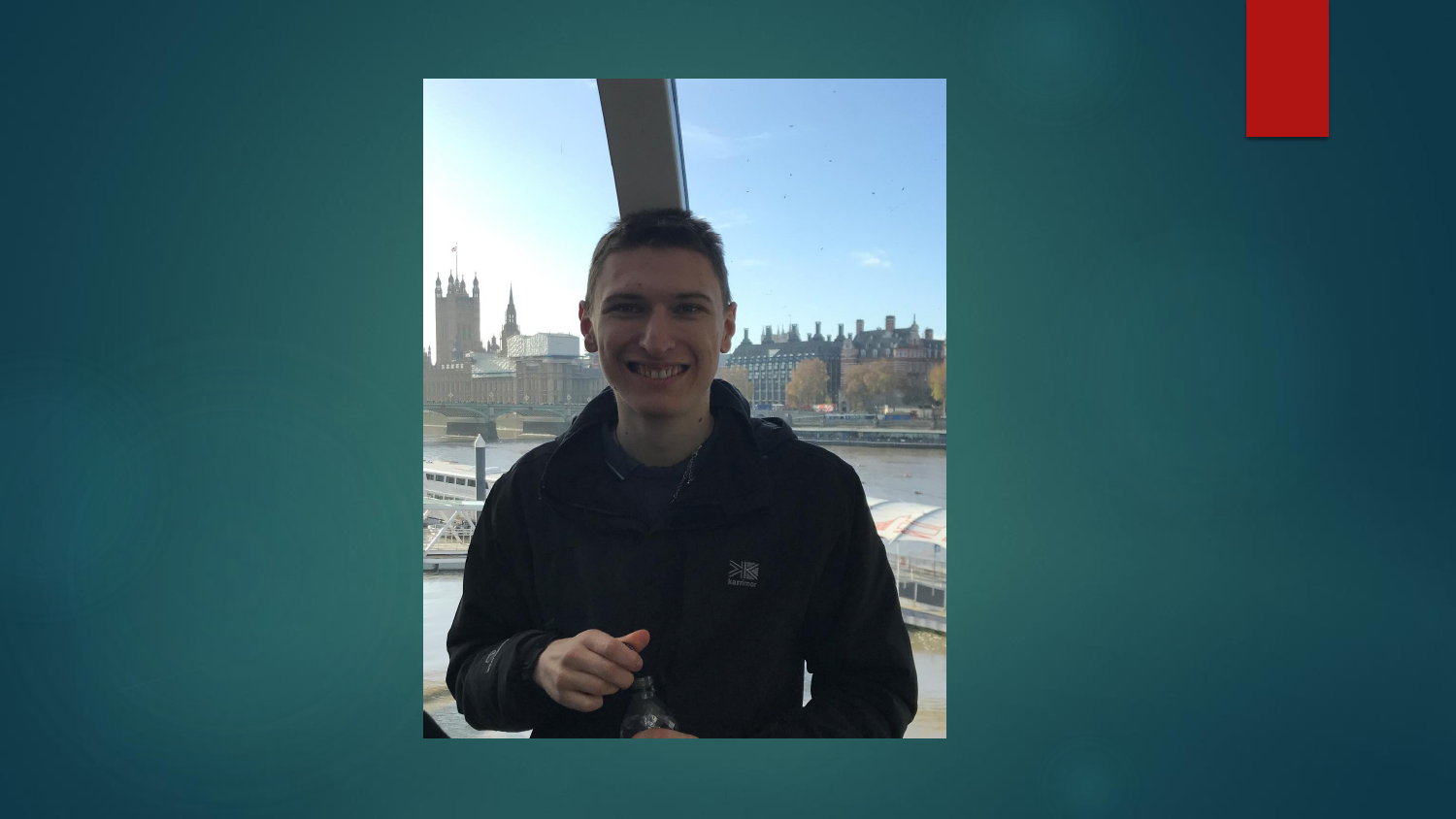#### **Is Asperger's syndrome no longer being considered a mental illness on its own?**

The main difference between autism and Asperger's is that people with 'classic autism' tend to have some degree of intellectual impairment. According to the press release, several categories from DSM-4 (including Asperger's syndrome) will be replaced by a single diagnostic category of autism spectrum disorders in DSM-5. The following disorders will be incorporated under the diagnosis of autism spectrum disorders: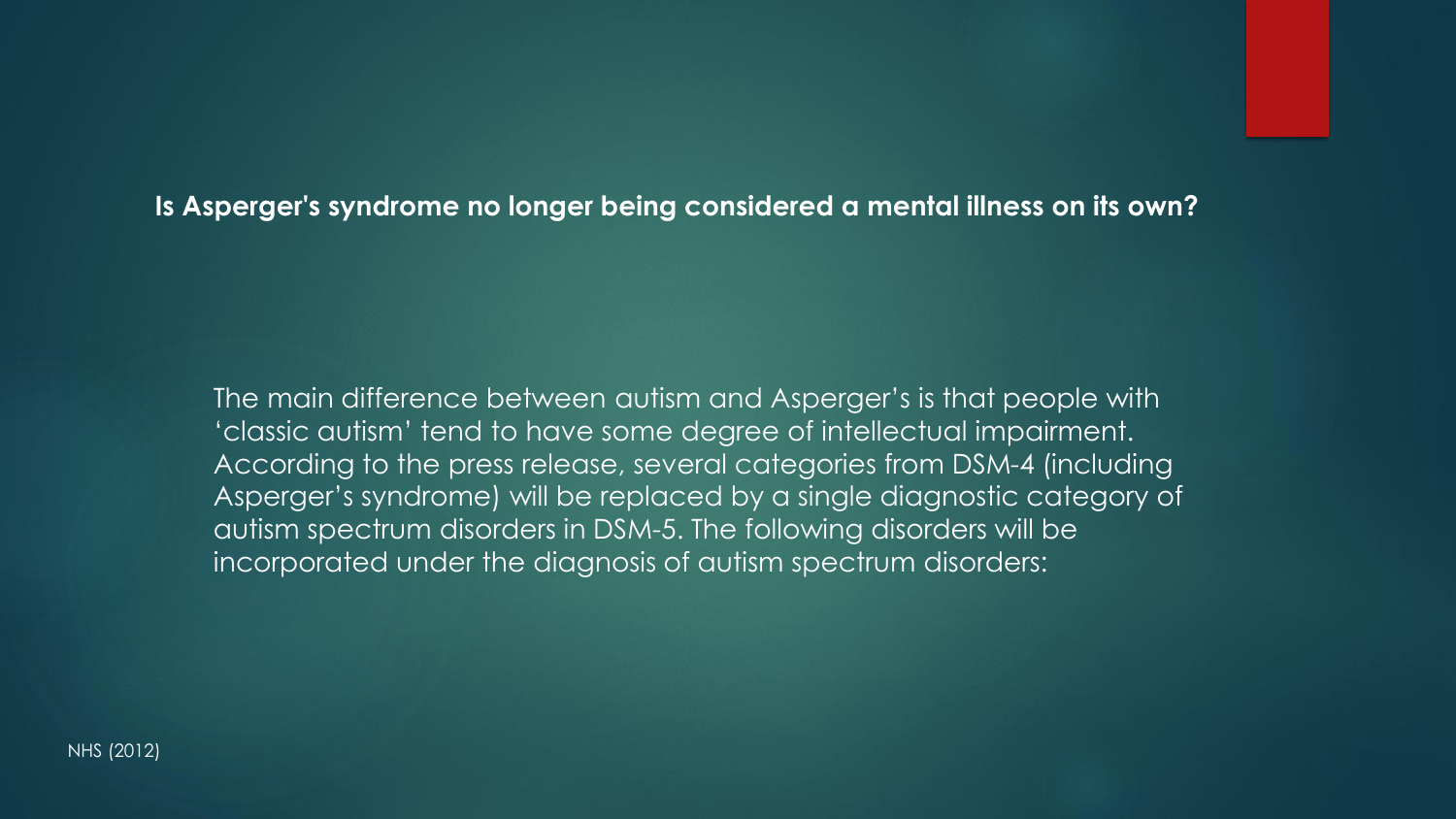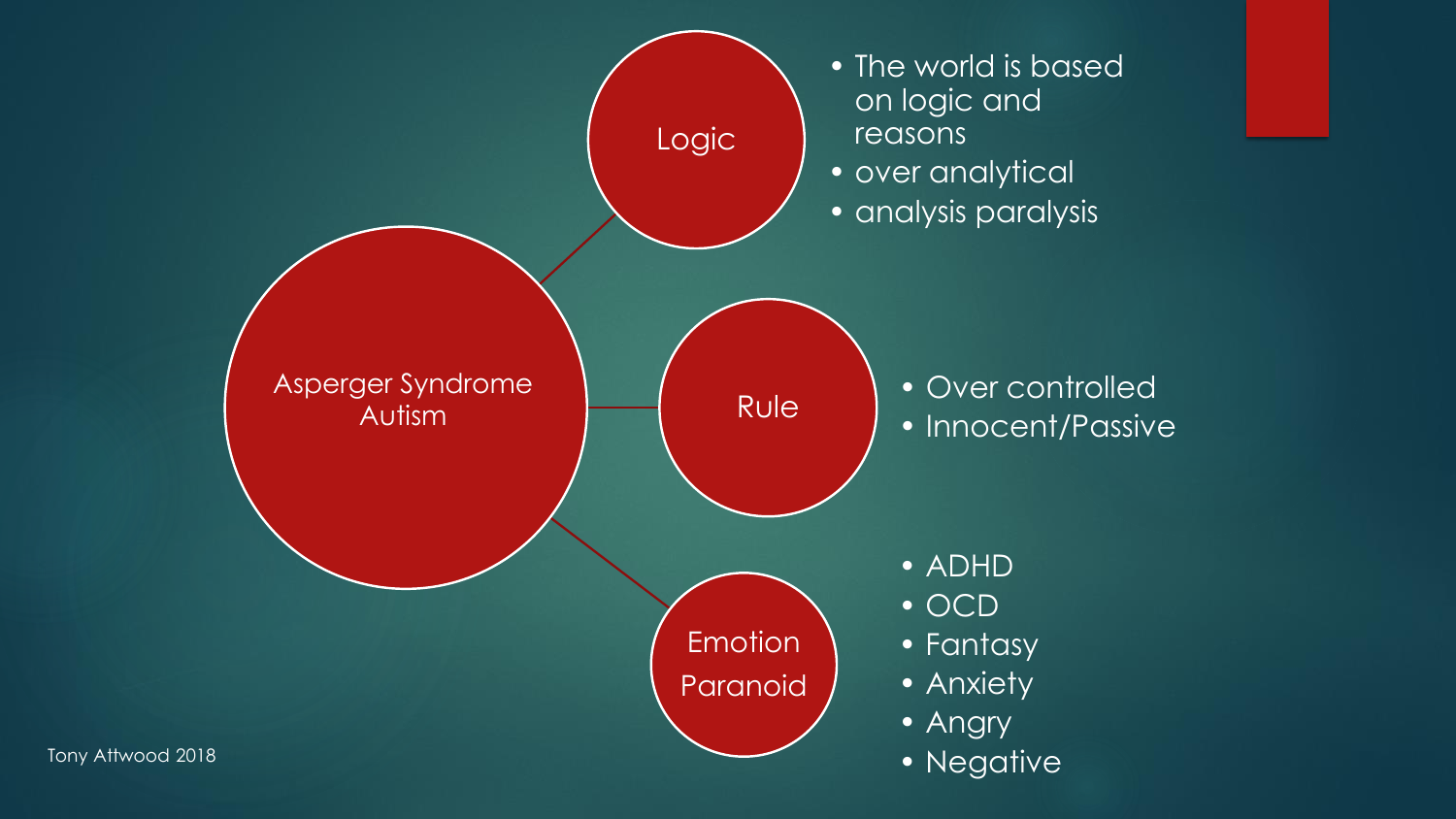Physical and emotional exhaustion from socializing

Anxiety/Depression

Difficulties reading the messages in someone's eyes

Problems knowing when something may cause embarrassment

A longer time to process social information, due to using intelligence rather than intuition

Invasion of personal space

Low self-esteem

Need for a routine

Remarkable honesty

A tendency to make a literal interpretation of what someone says

Need to finish one activity before they start another **Coordination** issues

Tony Attwood (2018)

Heighten Senses, Smell, touch, Hearing

Time management, organizational skills

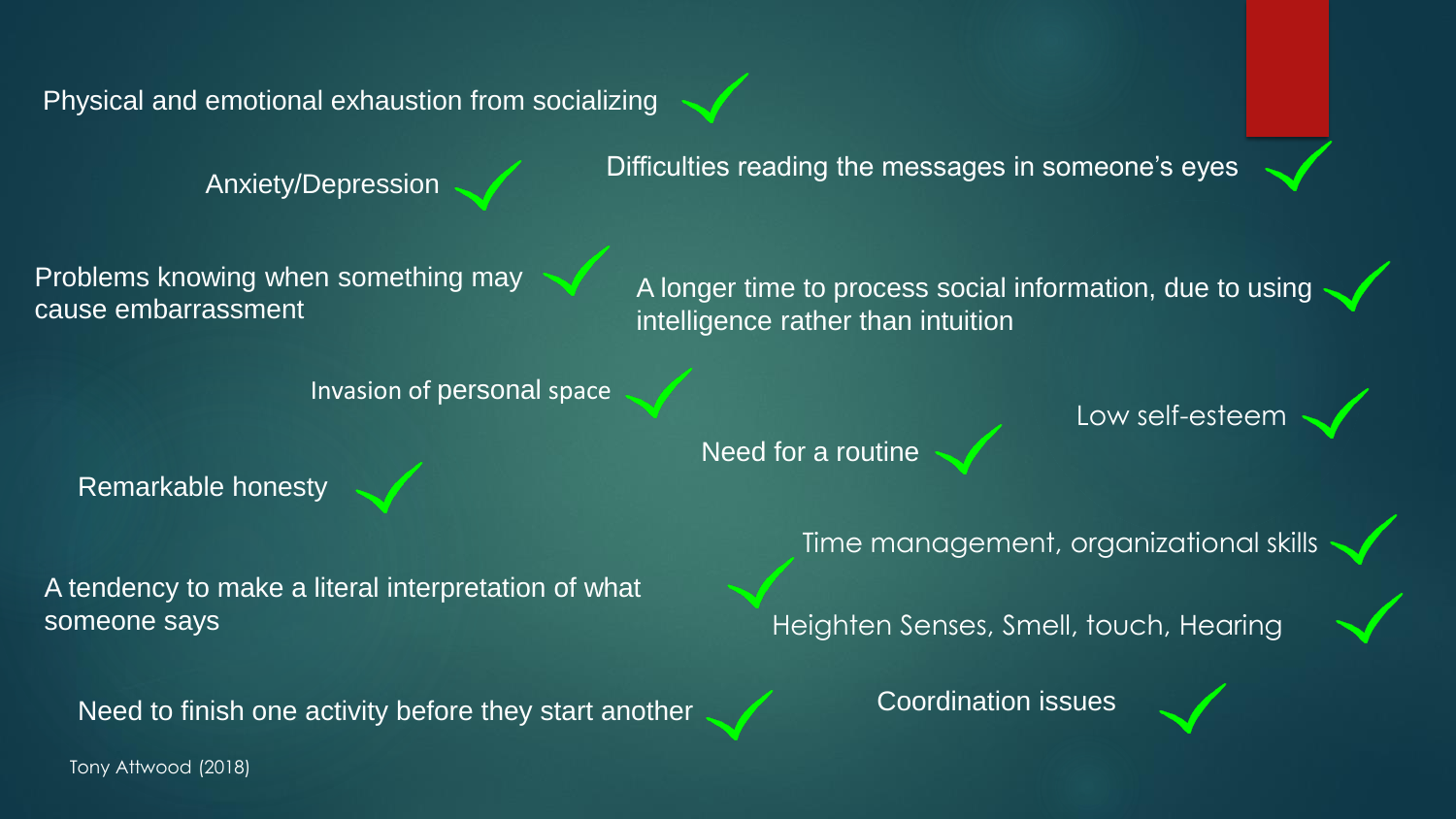

#### No schedule

Could only use a field notebook

Environmental issues

Organizing equipment

Group working

Time to process information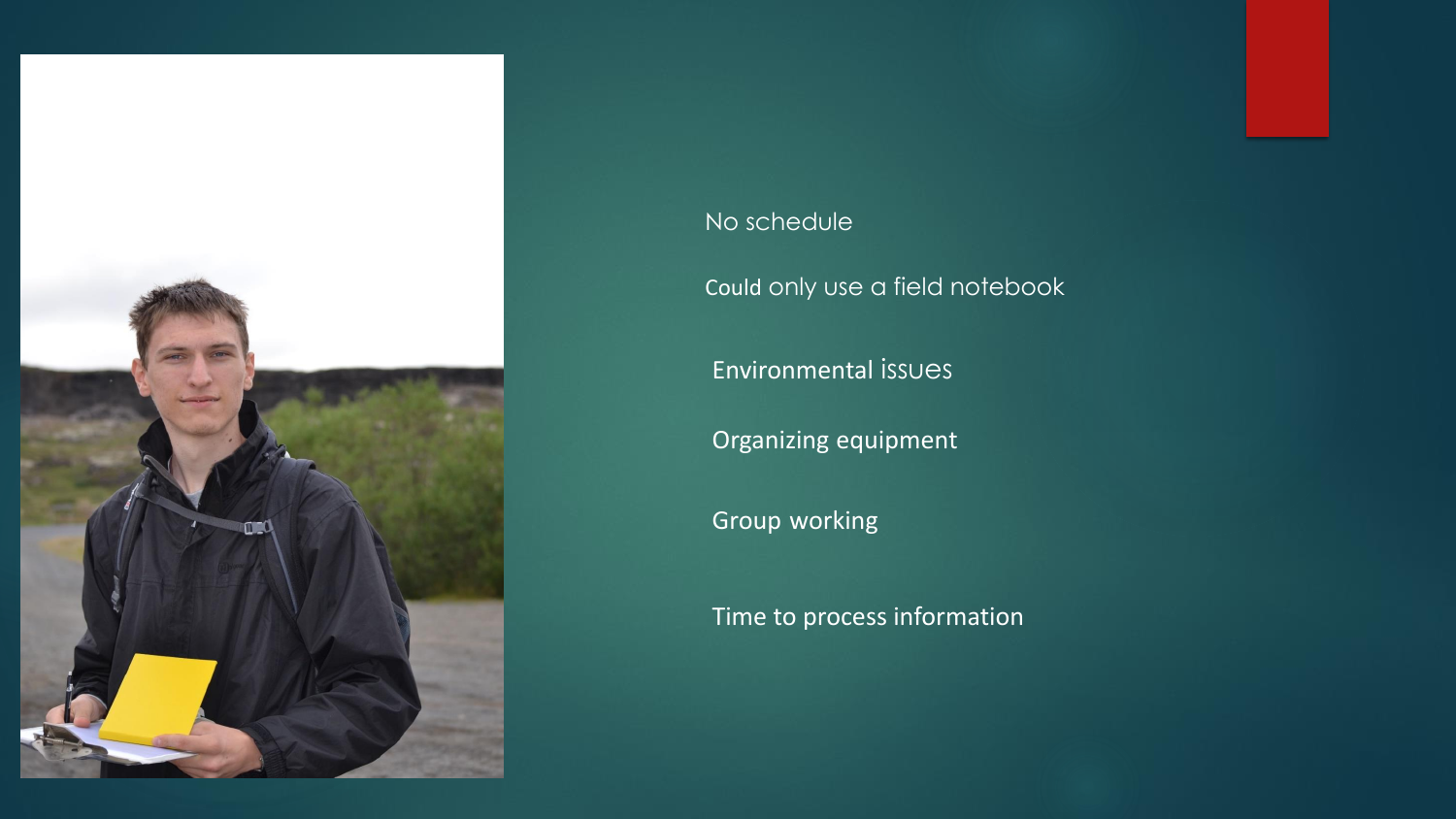

Greater understanding of the geology, been able to put in practice the theory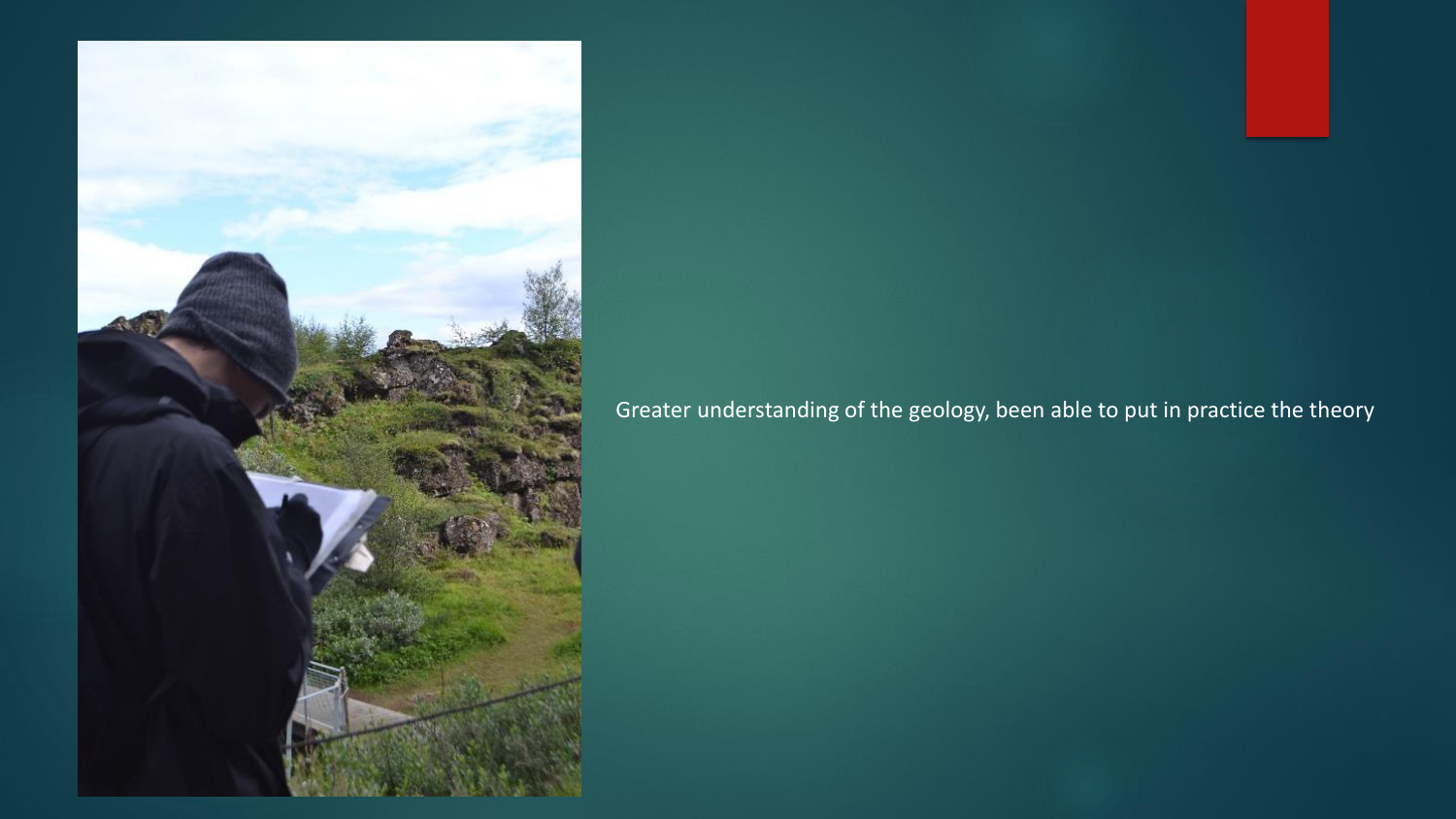

### Schedule for each day

## Use of technology

## Tour guide equipment

#### Quite Room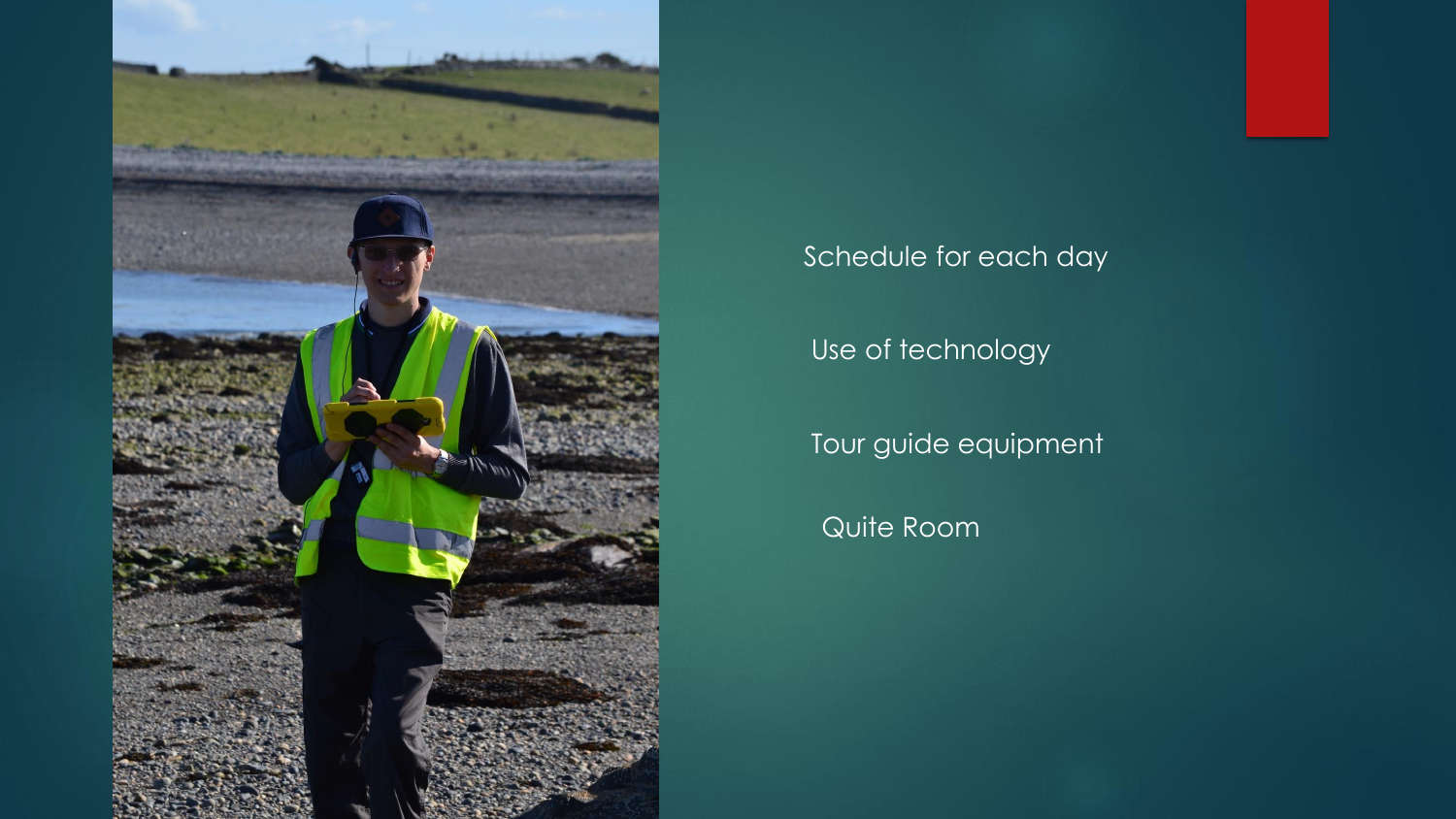- Improve communication
- Personal tutors to make regular contact with students
- If Disability put things in place, then the department should follow the advice
- Allow the use of technology on field trips
- Buddy partner for fieldwork/university
- Clear instructions and time to process the information

• Advocate should be involved at a much earlier time